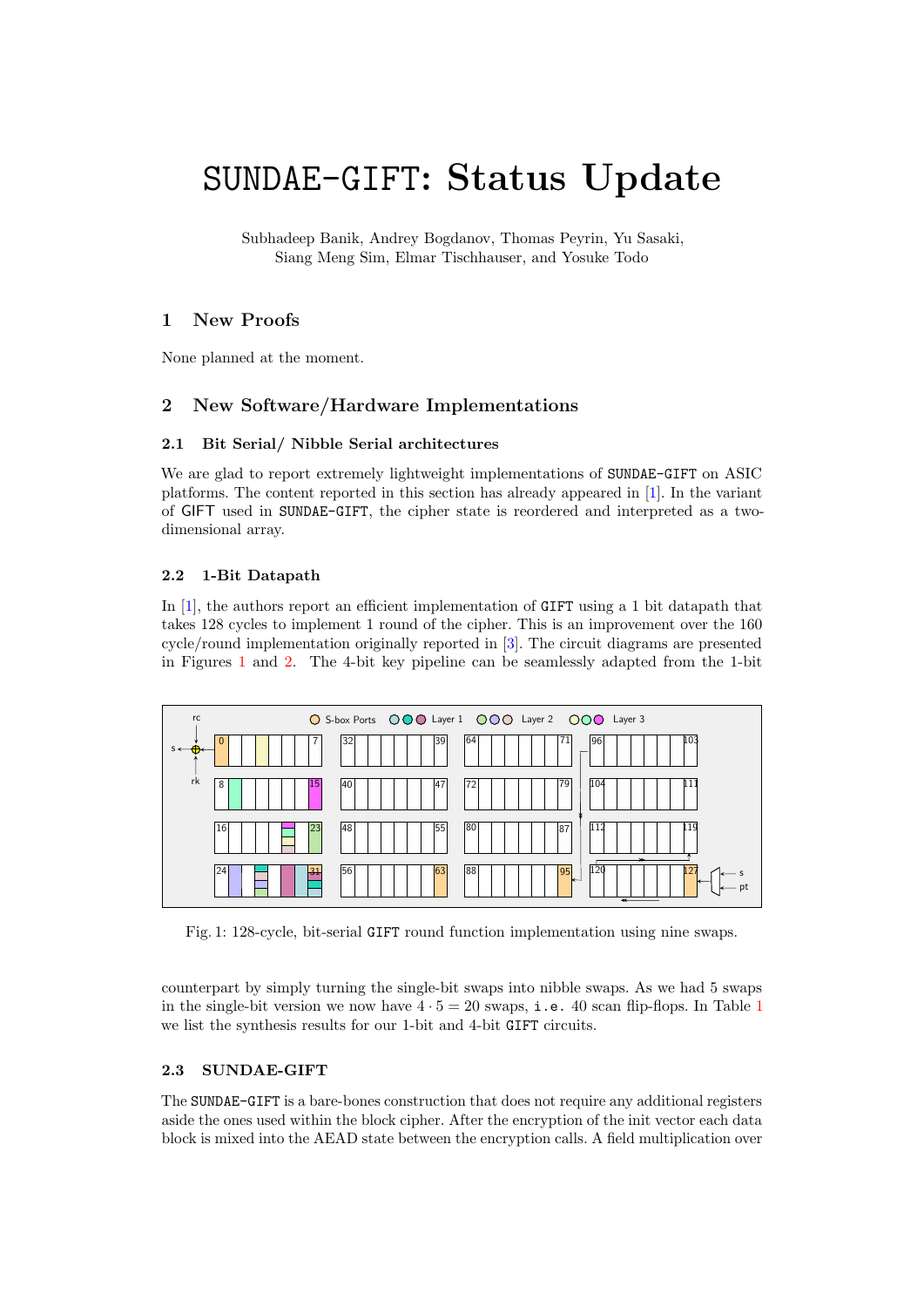<span id="page-1-0"></span>

Fig. 2: 128-cycle, bit-serial GIFT key schedule implementation using five swaps.

| Library       |        |      | Area $(\mu m^2)$ Area (GE) Power $(\mu W)$ Latency |     |      |      | Energy Throughput |
|---------------|--------|------|----------------------------------------------------|-----|------|------|-------------------|
|               |        |      | @ 10 MHz round total                               |     |      | (nJ) | <b>M</b> bps      |
|               |        |      | $1-Bit$                                            |     |      |      |                   |
| STM 90 nm     | 4863.5 | 1108 | 48.7                                               | 128 | 5248 | 25.5 | 9.09              |
| $UMC$ 90 nm   | 4410.8 | 1332 | 49.8                                               | 128 | 5248 | 26.1 | 9.77              |
| TSMC 90 nm    | 4176.5 | 1480 | 45.1                                               | 128 | 5248 | 23.7 | 12.51             |
| Nangate 15 nm | 402.3  | 2047 | 15.4                                               | 128 | 5248 | 8.1  | 178.92            |
| Nangate 45 nm | 1432.1 | 1791 | 122.3                                              | 128 | 5248 | 64.2 | 29.82             |
|               |        |      | $4-Bit$                                            |     |      |      |                   |
| $STM$ 90 nm   | 6280.5 | 1430 | 61.4                                               | 32  | 1312 | 5.1  | 8.98              |
| $UMC$ 90 nm   | 5779.7 | 1779 | 60.9                                               | 32  | 1312 | 4.4  | 7.73              |
| TSMC 90 nm    | 5135.6 | 1819 | 50.8                                               | 32  | 1312 | 4.3  | 9.73              |
| Nangate 15 nm | 481.5  | 2449 | 17.1                                               | 32  | 1312 | 1.9  | 166.14            |
| Nangate 45 nm | 1704.5 | 2130 | 152.9                                              | 32  | 1312 | 13.9 | 28.72             |

<span id="page-1-1"></span>

|  |  |  |  | Table 1: Synthesis figures for 1-bit and 4-bit GIFT circuits. Table taken from [1] |  |  |
|--|--|--|--|------------------------------------------------------------------------------------|--|--|
|  |  |  |  |                                                                                    |  |  |

 $GF(2^{128})$  is applied after the last associated data has been added to the state. Analogously, the same multiplication is performed for the last message block. The multiplication is either  $\times 2$  when the last AD or message block have been padded or  $\times 4$  whenever the last blocks are complete. More formally, the multiplication  $\times 2$  is encoded as a byte-wise shift and the addition of the most significant byte into other bytes of the state such that if  $B_0||B_1|| \dots ||B_{15}$  represent the 16 bytes of the intermediate AEAD state with  $B_0$  being the most significant byte we have that

$$
2 \times (B_0||B_1||...||B_{15}) = B_1||B_2||...B_{10}||B_{11} \oplus B_0||B_{12}||B_{13} \oplus B_0||B_{14}||B_{15} \oplus B_0||B_0,
$$

and  $4 \times (B_0||B_1|| \dots ||B_{15}) = 2 \times (2 \times (B_0||B_1|| \dots ||B_{15}))$ . The tag is produced after processing all AD and message blocks and the ciphertext blocks are generated by reprocessing the message blocks afterwards. A schematic of the SUNDAE is depicted in Figure [3.](#page-2-0)

The simplicity of SUNDAE can be exploited in a bit-serial implementation to attain a circuit with very low overhead in terms of area. In fact, aside a more involved control logic the sole addition to the GIFT circuit is the field multiplication. The 1-bit version of SUNDAE can seamlessly be amended to a 4-bit datapath design by changing the bit swaps to nibble swaps. After synthesis the resulting SUNDAE architecture is the to-date smallest authenticated encryption circuit at around 1200 gate equivalents for the STM 90 nm process which is only a 8 percent increased compared to the bit-serial GIFT implementation.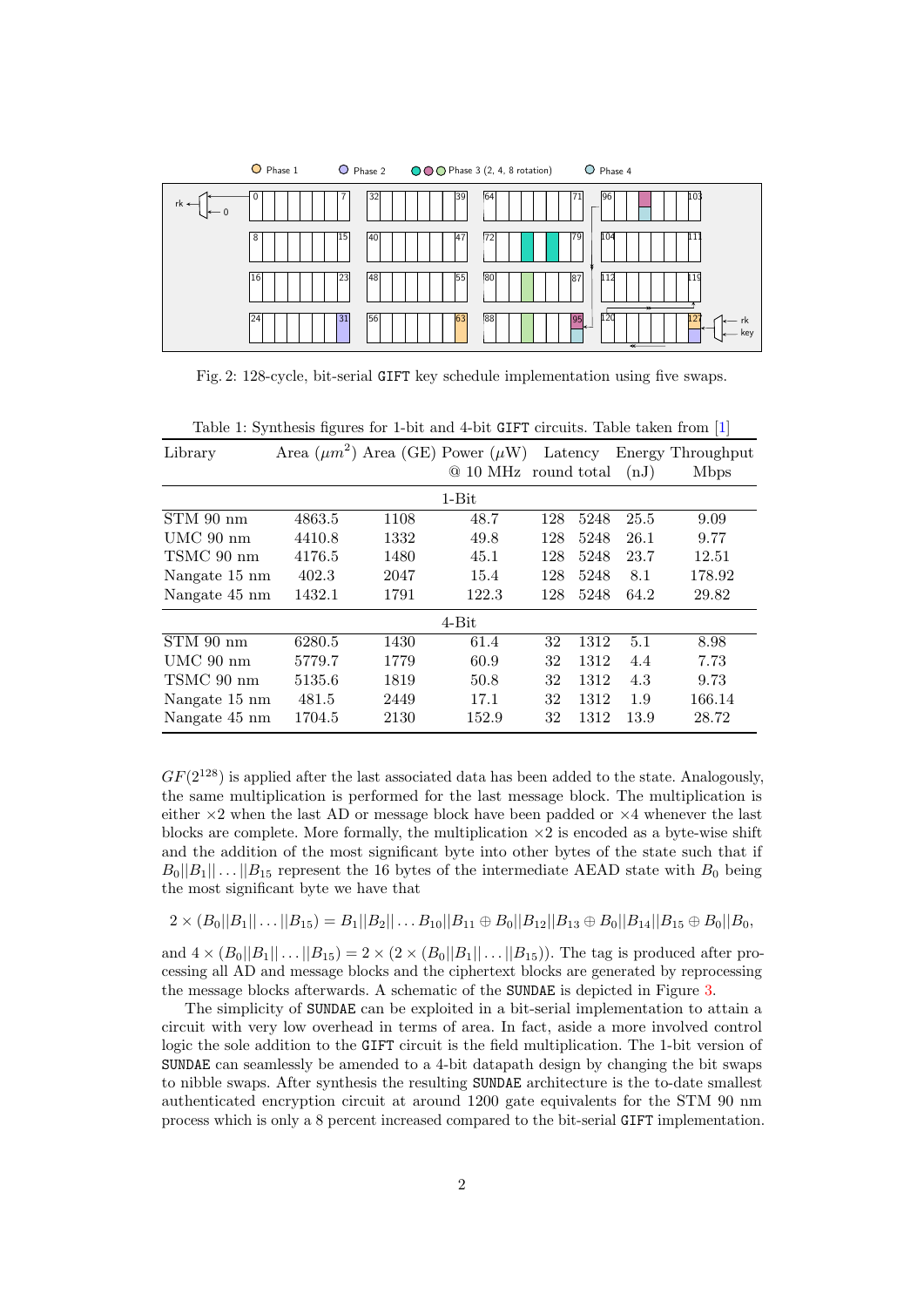<span id="page-2-0"></span>

Fig. 3: SUNDAE high-level overview. The figure depicts the processing of two message and two associated data blocks. X denotes a 4-bit parameter based on the length of the nonce and whether there are no AD or message blocks.

#### 2.4 Round based/Unrolled architectures

SUNDAE-GIFT uses the GIFT block cipher in its core and processes 128-bit blocks with a key of the same size. The nonce is variably-size and included in the first associated data block. SUNDAE does not require any additional registers, except naturally the one for the block cipher state, with the output to the core being multiplied over  $GF(2^{128})$ .

We compared SUNDAE-GIFT with 9 other modes of operation in the 2nd round of the NIST LWC competition. The results in this section appear in [\[5\]](#page-7-0). We experimented with different round unrolled architectures of the core block cipher used in the design (from round-based to fully unrolled) using the TSMC 90nm standard cell library. Figure [4](#page-2-1) charts the optimal energy per 128-bit block value for each degree of unrolling r and candidate. As can be seen although SUNDAE is a rate 1/2 mode it performs well wrt to other modes wrt energy consumption. Table details the simulation results.

<span id="page-2-1"></span>

Fig. 4: Energy consumption (nJ/128-bit) comparison chart for the r-round partially-unrolled implementations with  $r \in \{1, 2, 3, 4\}$ . For each candidate the best obtained energy value obtained through techniques is used.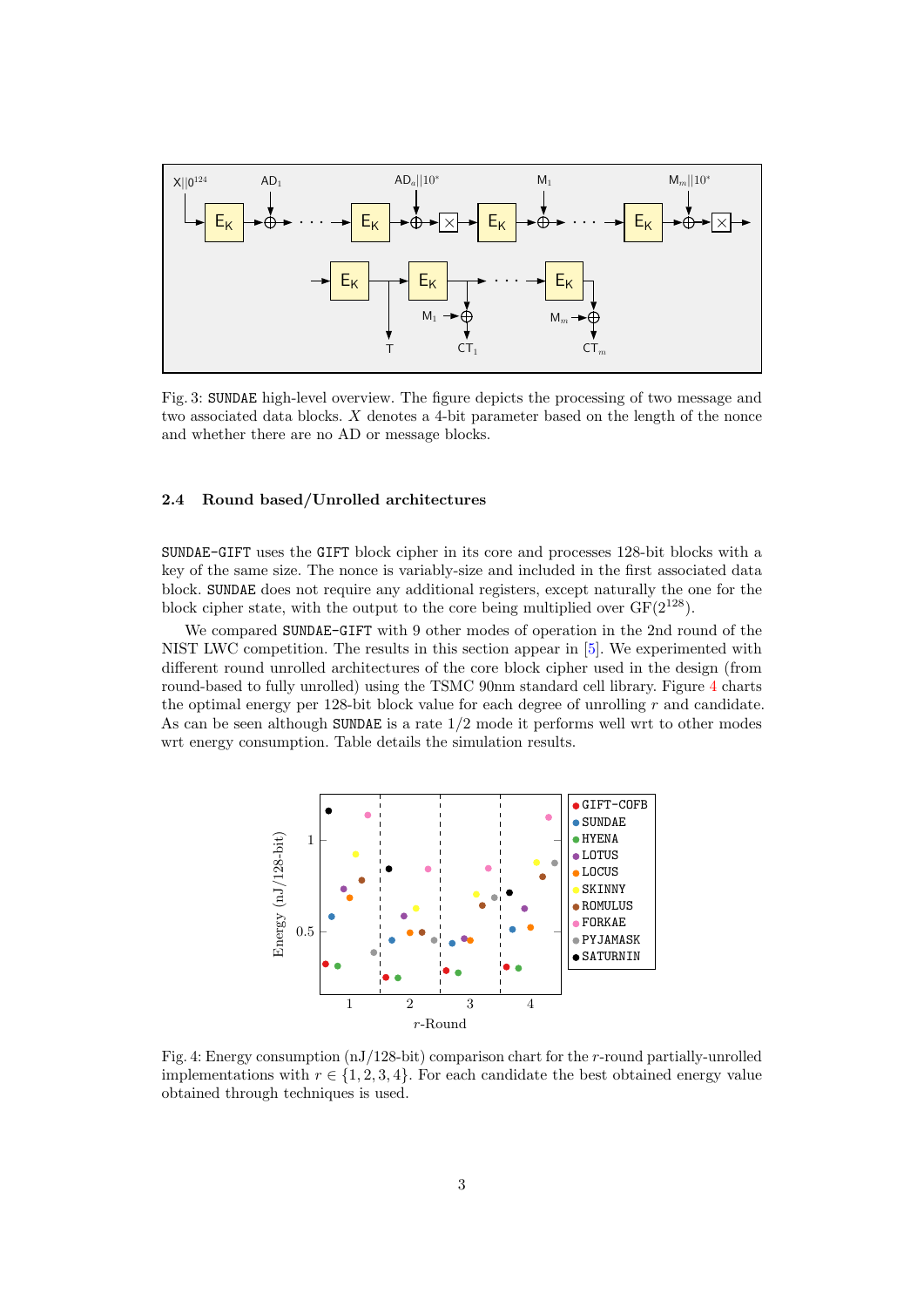Table 2: Low-latency synthesis figures for selected AEAD Schemes. Energy and throughput calculated for processing 1024 bits of plaintext and 128 bits of AD. Table taken from [\[1\]](#page-6-0)

| Library       | Area         |      | Area $Power(\mu W)$ Latency Energy Throughput |       |        |                   |  |  |  |  |
|---------------|--------------|------|-----------------------------------------------|-------|--------|-------------------|--|--|--|--|
|               | $(\mu m^2)$  |      | $(GE)$ ( $@10$ MHz) (cycles)                  |       | (nJ)   | (Mbit/s)          |  |  |  |  |
|               |              |      | SUNDAE 1-Bit                                  |       |        |                   |  |  |  |  |
| $STM$ 90 nm   | 5273.9       | 1201 | 50.1                                          | 92800 | 464.9  | $\overline{4.80}$ |  |  |  |  |
| UMC 90 nm     | 4729.9       | 1508 | 51.1                                          | 92800 | 474.2  | 5.00              |  |  |  |  |
| TSMC 90 nm    | 4444.6       | 1663 | 45.9                                          | 92800 | 426.0  | 5.75              |  |  |  |  |
| Nangate 15 nm | 426.6        | 2170 | 15.9                                          | 92800 | 147.6  | 90.80             |  |  |  |  |
| Nangate 45 nm | 1527.9       | 1915 | 130.3                                         | 92800 | 1209.2 | 15.13             |  |  |  |  |
| SUNDAE 4-Bit  |              |      |                                               |       |        |                   |  |  |  |  |
| $STM$ 90 nm   | 6969.8       | 1587 | 63.9                                          | 23136 | 91.12  | 14.78             |  |  |  |  |
| UMC 90 nm     | 6109.7       | 1948 | 63.5                                          | 23136 | 95.4   | 13.97             |  |  |  |  |
| TSMC 90 nm    | 5640.6       | 1998 | 52.1                                          | 23136 | 93.8   | 13.67             |  |  |  |  |
| Nangate 15 nm | 541.4        | 2754 | 19.45                                         | 23136 | 30.2   | 299.93            |  |  |  |  |
| Nangate 45 nm | 1871.3       | 2345 | 168.16                                        | 23136 | 234.2  | 53.67             |  |  |  |  |
|               |              |      | SAEAES 1-Bit                                  |       |        |                   |  |  |  |  |
| $STM$ 90 nm   | 5938.0       | 1350 | 77.2                                          | 24448 | 188.7  | 6.58              |  |  |  |  |
| UMC 90 nm     | 5381.4       | 1716 | 66.9                                          | 24448 | 163.6  | 10.22             |  |  |  |  |
| TSMC 90 nm    | 4942.7       | 1751 | 56.9                                          | 24448 | 139.1  | 7.63              |  |  |  |  |
| Nangate 15 nm | 464.3        | 2362 | 18.8                                          | 24448 | 46.0   | 152.69            |  |  |  |  |
| Nangate 45 nm | 1653.5       | 2067 | 148.8                                         | 24448 | 363.8  | 22.76             |  |  |  |  |
|               |              |      | SAEAES 8-Bit                                  |       |        |                   |  |  |  |  |
| $STM$ 90 nm   | 5938.0       | 1350 | 77.2                                          | 24448 | 188.7  | 6.58              |  |  |  |  |
| $UMC$ 90 nm   | 5381.4       | 1716 | 66.9                                          | 24448 | 163.6  | 10.22             |  |  |  |  |
| TSMC 90 nm    | 4942.7       | 1751 | 56.9                                          | 24448 | 139.1  | 7.63              |  |  |  |  |
| Nangate 15 nm | 464.3        | 2362 | 18.8                                          | 24448 | 46.0   | 152.69            |  |  |  |  |
| Nangate 45 nm | 1653.5       | 2067 | 148.8                                         | 24448 | 363.8  | 22.76             |  |  |  |  |
|               |              |      | ROMULUS 1-Bit                                 |       |        |                   |  |  |  |  |
| $STM$ 90 nm   | 7812.7       | 1779 | 79.1                                          | 55431 | 438.4  | 6.35              |  |  |  |  |
| $UMC$ 90 nm   | 7155.6       | 2282 | 81.6                                          | 55431 | 452.31 | 6.78              |  |  |  |  |
| TSMC 90 nm    | 6658.8       | 2359 | 74.0                                          | 55431 | 410.2  | 9.99              |  |  |  |  |
| Nangate 15 nm | 650.8        | 3310 | 25.0                                          | 55431 | 138.6  | 161.22            |  |  |  |  |
| Nangate 45 nm | 2304.1       | 2887 | 199.0                                         | 55431 | 1103.0 | 21.28             |  |  |  |  |
|               |              |      | ROMULUS 8-Bit                                 |       |        |                   |  |  |  |  |
| $STM$ 90 nm   | 7812.7       | 1779 | 79.1                                          | 55431 | 438.4  | 6.35              |  |  |  |  |
| UMC 90 nm     | 7155.6       | 2282 | 81.6                                          | 55431 | 452.31 | 6.78              |  |  |  |  |
| TSMC 90 nm    | 6658.8       | 2359 | 74.0                                          | 55431 | 410.2  | 9.99              |  |  |  |  |
| Nangate 15 nm | 650.8        | 3310 | 25.0                                          | 55431 | 138.6  | 161.22            |  |  |  |  |
| Nangate 45 nm | 2304.1       | 2887 | 199.0                                         | 55431 | 1103.0 | 21.28             |  |  |  |  |
|               |              |      | SKINNY AEAD 1-Bit                             |       |        |                   |  |  |  |  |
| $STM$ 90 nm   | 7812.7       | 1779 | 79.1                                          | 55431 | 438.4  | 6.35              |  |  |  |  |
| $UMC$ 90 nm   | 7155.6       | 2282 | 81.6                                          | 55431 | 452.31 | 6.78              |  |  |  |  |
| TSMC 90 nm    | 6658.8       | 2359 | 74.0                                          | 55431 | 410.2  | 9.99              |  |  |  |  |
| Nangate 15 nm | 650.8        | 3310 | $25.0\,$                                      | 55431 | 138.6  | 161.22            |  |  |  |  |
| Nangate 45 nm | 2304.1       | 2887 | 199.0                                         | 55431 | 1103.0 | 21.28             |  |  |  |  |
|               |              |      | SKINNY AEAD 8-Bit                             |       |        |                   |  |  |  |  |
| $STM$ 90 nm   | 16606.7      | 3783 | 149                                           | 9856  | 438.4  | 39.9              |  |  |  |  |
| UMC 90 nm     | 15161.0 4834 |      | 155                                           | 9856  | 452.31 | 25.1              |  |  |  |  |
| TSMC 90 nm    | 13943.4 4940 |      | 137                                           | 9856  | 410.2  | 38.6              |  |  |  |  |
| Nangate 15 nm | 1381.2       | 7025 | 31.9                                          | 9856  | 138.6  | 569.9             |  |  |  |  |
| Nangate 45 nm | 4793.3       | 6007 | 410.75                                        | 9856  | 1103.0 | 101.4             |  |  |  |  |

#### 2.5 Threshold Implementations

The s-box of GIFT belongs to the cubic class  $C_{172}$  which is decomposable into 2 quadratics. The algebraic expressions of the output shares of both the 3 and 4-share TI can be found in [\[8\]](#page-7-1). Table [4](#page-5-0) lists the simulation results using the same measurement setup as the unshared round-based implementations. It can be seen that SUNDAE-GIFT offers both low area and competitive energy efficiency when compared with other modes of operation. The results in this section appear in [\[5\]](#page-7-0).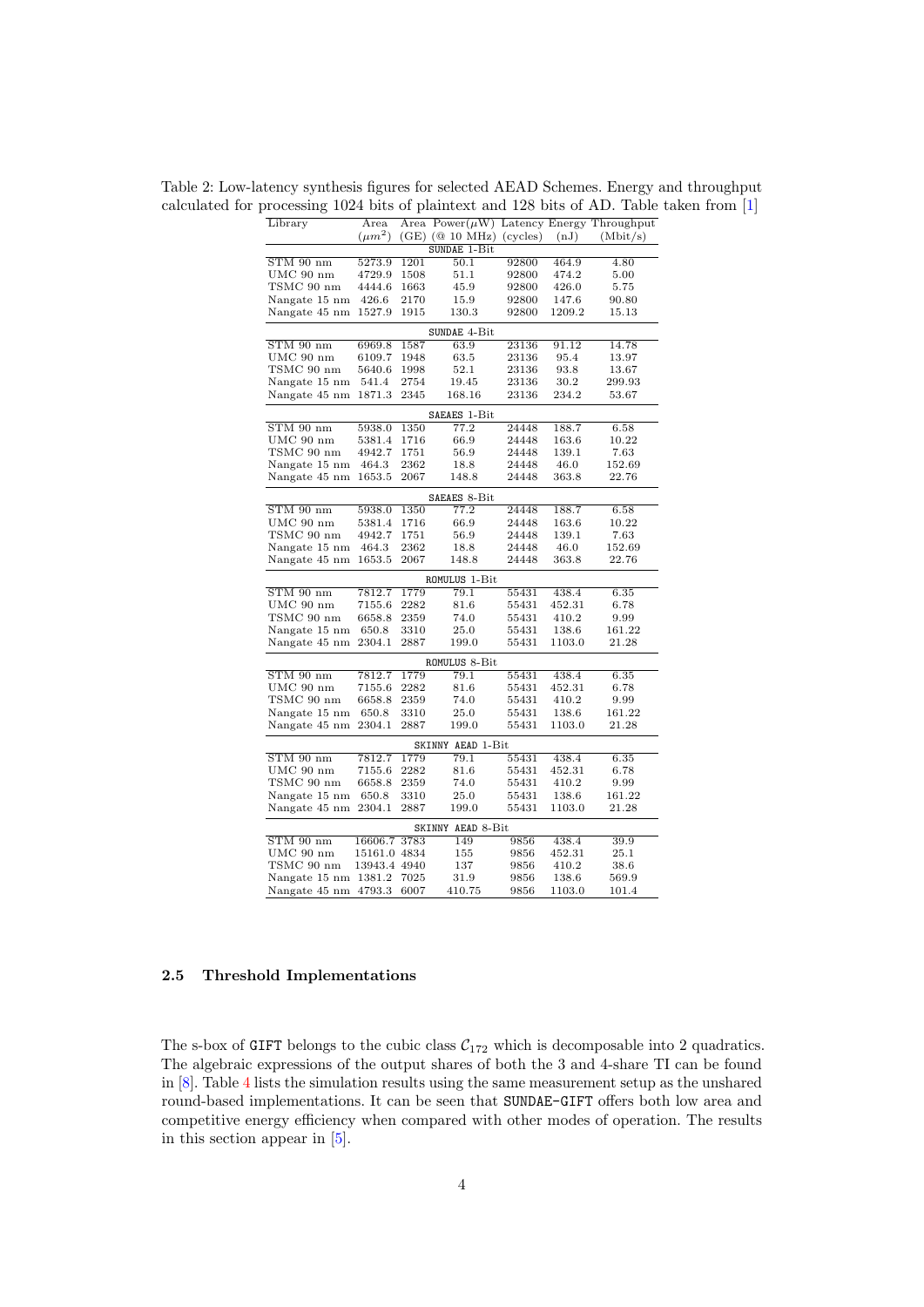

Fig. 5: Energy consumption (nJ/128-bit) comparison chart for the fully-unrolled implementations with and without inverse-gating.

Table 3: Various SUNDAE implementations with no clock-gating. Latency and energy is given for processing a single authenticated data block followed by eight message blocks. IG denotes "inverse-gated" implementation as per the generic energy reduction technique explained in [\[2\]](#page-6-2)

| Candidate     | Implementation | Latency<br>(cycles) | Area<br>(GE) | $TP_{\text{max}}$<br>(Mbps) | Power<br>$(\mu W)$ | Energy<br>$(nJ/128-bit)$ |
|---------------|----------------|---------------------|--------------|-----------------------------|--------------------|--------------------------|
| <b>SUNDAE</b> | 1-Round        | 720                 | 3548         | 430.11                      | 69.4               | 0.583                    |
|               | 2-Round        | 360                 | 4313         | 642.57                      | 107.8              | 0.454                    |
|               | 3-Round        | 252                 | 5136         | 769.42                      | 147.7              | 0.437                    |
|               | 4-Round        | 180                 | 5858         | 863.70                      | 242.5              | 0.513                    |
|               | Unrolled       | 18                  | 34571        | 1145.93                     | 12045.5            | 5.551                    |
|               | $Unrolled-IG$  | 18                  | 42419        | 395.01                      | 1076.7             | 0.496                    |

#### 3 New 3rd Party Analysis

As far as our knowledge goes, there have not been any cryptanalytic advance reported against SUNDAE-GIFT so far. In July 2019, there was a comment [\[13\]](#page-7-2) from Alexandre Mege in regards to the internal state collision in SUNDAE-GIFT. But as one of our team members Thomas Peyrin had replied, that is a generic birthday attack and within our security bound. Hence, there is no violation to our security claims and no modification is made.

In short, our underlying 40-round block cipher GIFT [\[3\]](#page-6-1) remains secure with high security margin. We have summarized the latest third-party cryptanalysis results in Table [5.](#page-6-3) [\[16\]](#page-7-3) is the corrected version of [\[17\]](#page-7-4) with the 22-round differential cryptanalysis on GIFT, the original 23-round attack was invalid. Although GIFT did not make related-key security claims, third-party analysis  $[6, 12]$  $[6, 12]$  $[6, 12]$  have shown that GIFT is actually resistance against related-key attacks.

## 4 Target applications and use cases

SUNDAE's structure is based on SIV [\[15\]](#page-7-7), however it is optimized for lightweight settings: it uses one key, consists of a cascade of block cipher calls, and its only additional operations consist of XOR and multiplication by fixed constants. The use of efficient intermediate functions is inspired by GCBC [\[14\]](#page-7-8). Using an n-bit block cipher, aside from storage for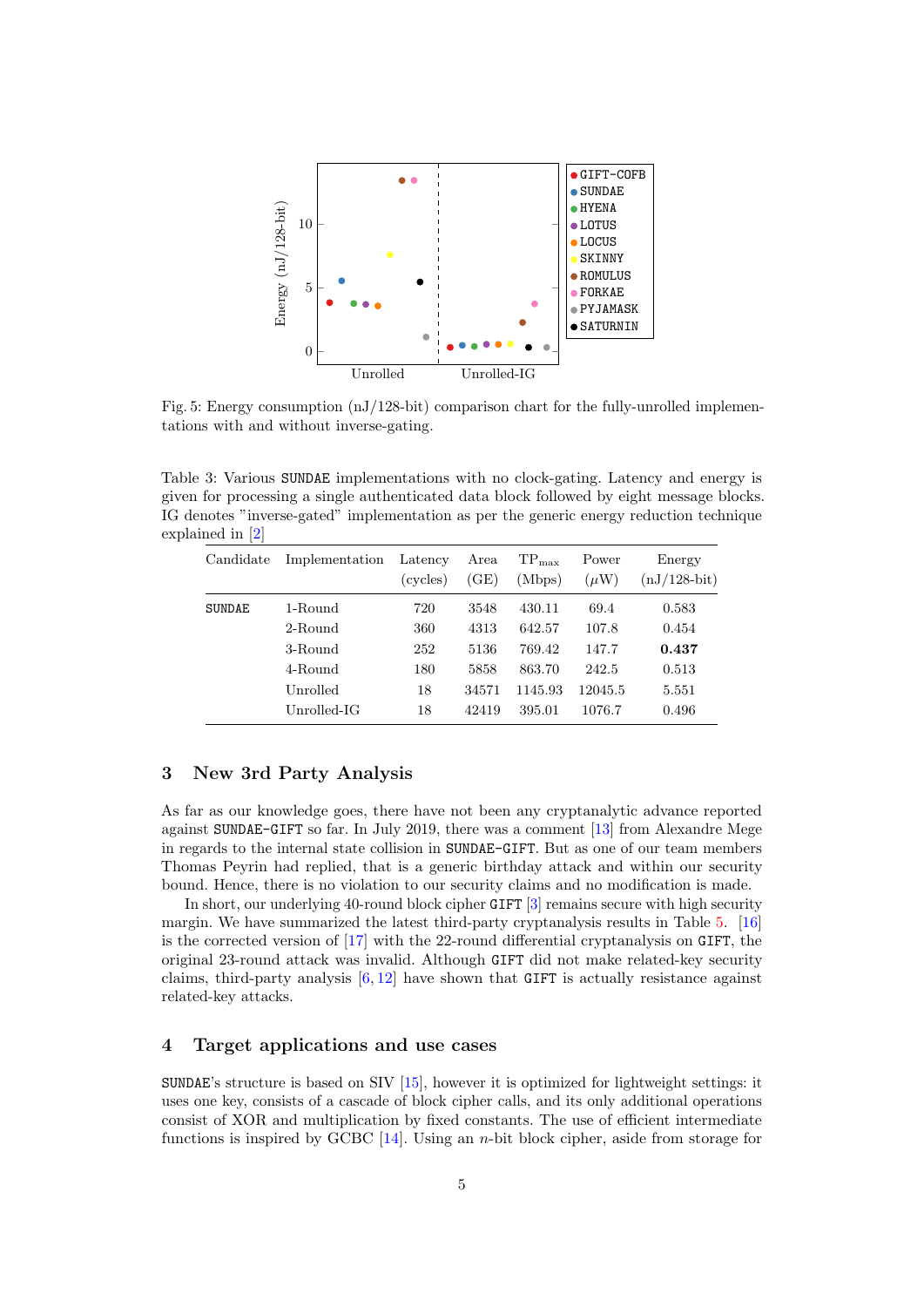| Candidate     | Conf.          | <b>Shares</b>  | Latency  | Area  | $\mbox{TP}_\text{max}$ | Power  | Energy         |
|---------------|----------------|----------------|----------|-------|------------------------|--------|----------------|
|               |                | #              | (cycles) | (GE)  | (Mbps)                 | (mW)   | $(nJ/128-bit)$ |
| GIFT-COFB     | $CG-RB$        | 3              | 800      | 16386 | 208.9                  | 0.214  | 2.243          |
|               | $CG-RB$        | $\overline{4}$ | 400      | 25850 | 350.8                  | 0.358  | 1.875          |
| <b>SUNDAE</b> | RB             | 3              | 1440     | 13297 | 145.7                  | 0.215  | 3.719          |
|               | RB             | 4              | 720      | 21848 | 285.2                  | 0.357  | 2.999          |
| <b>HYENA</b>  | $CG-RB$        | 3              | 800      | 14769 | 344.9                  | 0.212  | 2.216          |
|               | $_{\rm CG-RB}$ | $\overline{4}$ | 400      | 24540 | 497.4                  | 0.358  | 1.875          |
| LOTUS         | CG             | 3              | 2072     | 14176 | 121.7                  | 0.145  | 3.581          |
|               | CG             | $\overline{4}$ | 1036     | 19712 | 133.0                  | 0.262  | 3.232          |
| LOCUS         | CG             | 3              | 2072     | 12366 | 121.7                  | 0.137  | 3.362          |
|               | CG             | 4              | 1036     | 17597 | 176.8                  | 0.255  | 3.148          |
| <b>SKINNY</b> | $_{\rm CG}$    | 3              | 2240     | 18501 | 92.83                  | 0.2264 | 6.134          |
| ROMULUS       | $_{\rm CG-RB}$ | 3              | 2056     | 13450 | 130.00                 | 0.1865 | 4.656          |
| FORKAE        | CG             | 3              | 3008     | 17008 | 76.60                  | 0.2483 | 8.304          |
| PYJAMASK      | $_{\rm CG-RB}$ | 3              | 348      | 42001 | 620.2                  | 0.472  | 1.825          |
|               | $_{\rm CG-RB}$ | $\overline{4}$ | 180      | 64577 | 927.6                  | 0.814  | 1.628          |

<span id="page-5-0"></span>Table 4: Measurements for the 1-round threshold implementations. The schemes using GIFT are colored in light gray whereas, SKINNY based schemes are in white. Table taken from [\[5\]](#page-7-0)

the key, CLOC requires 2n-bit state, JAMBU 1.5n-bit state, and COFB 1.5n-bit state, whereas SUNDAE only uses an  $n$ -bit state.

SUNDAE's performance is fundamentally limited by the fact that it requires two block cipher calls per data block, hence SUNDAE works best for communication which consists of short messages. For a message consisting of one block of nonce, associated data, and plaintext, COFB uses 3 block cipher calls, CLOC requires 4, JAMBU 5, and SUNDAE 5 as well (which can be reduced to 4 if one block cipher call can be precomputed). However, SUNDAE's strength lies in settings where communication outweighs computational costs: if the combination of associated data and plaintext is never repeated, the nonce is no longer needed, and communication or synchronization costs are reduced, in addition to reducing the block cipher calls to 4.

SUNDAE is inherently serial, and although the client side is important, it is not everything, especially given GCM-SIV's excellent performance using AES-NI on Haswell and Skylake. Even though parallel modes inherently profit most from modern parallel architectures, the Comb scheduling technique proposed in [\[4\]](#page-7-9) can mitigate this issue even for serial modes, at least on the server side. Furthermore there is a variant SUNDAE-GIFT-0 that does not need IV or nonce. This could be useful for really constrained environments where the generation of IV is not available or unreliable.

#### 5 Planned tweak proposals

None at the moment.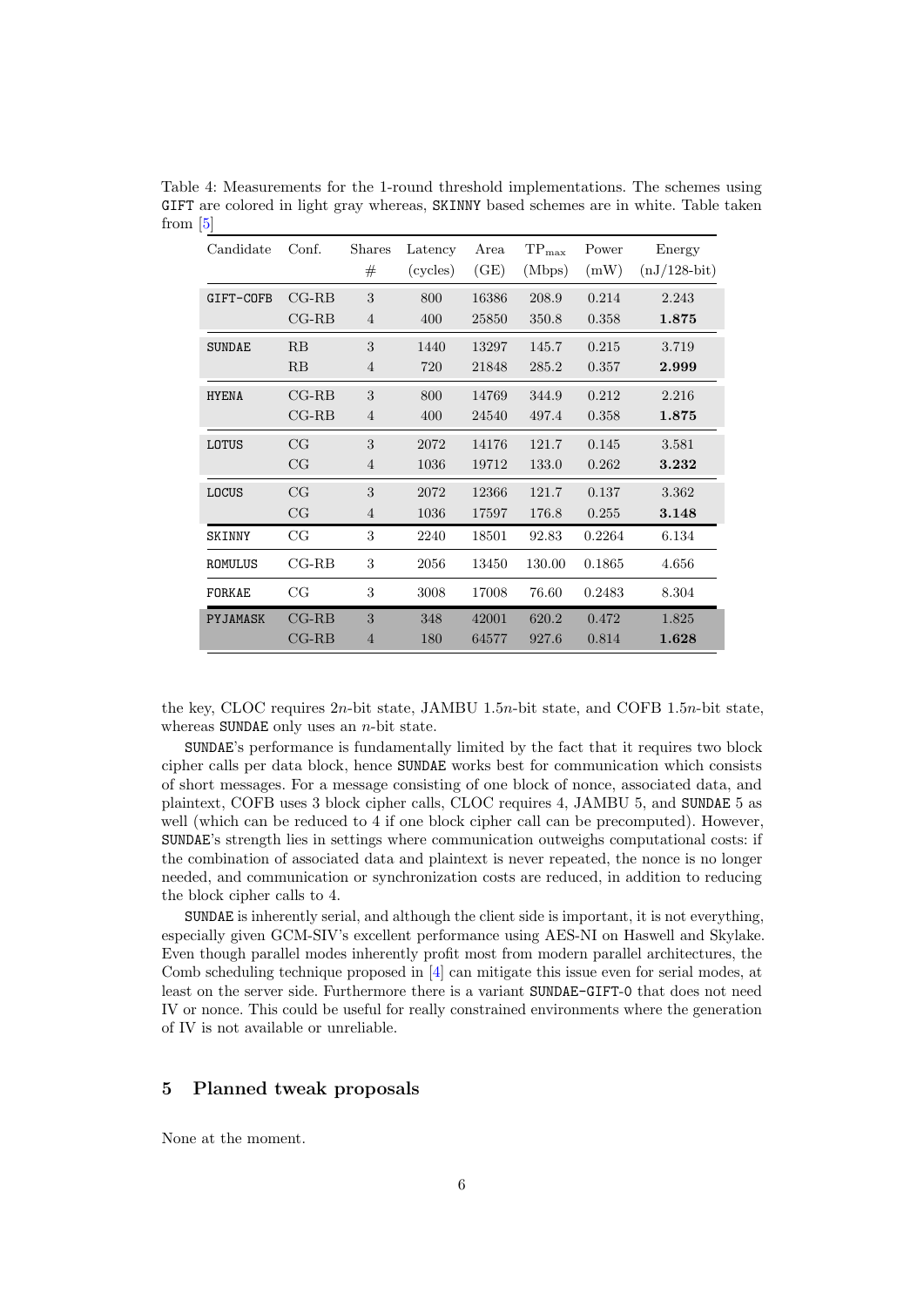<span id="page-6-3"></span>

|                        | Setting Rounds | Approach     | Probability              | Time                     |                          | Data Memory Ref.    |                                                                                                                                                                                                                                                                                                                    |  |  |  |
|------------------------|----------------|--------------|--------------------------|--------------------------|--------------------------|---------------------|--------------------------------------------------------------------------------------------------------------------------------------------------------------------------------------------------------------------------------------------------------------------------------------------------------------------|--|--|--|
| Distinguisher          |                |              |                          |                          |                          |                     |                                                                                                                                                                                                                                                                                                                    |  |  |  |
| <b>SK</b>              | 11             | Integral     | 1                        | ÷,                       | $2^{127}$                | ÷                   | $\left[ 7\right]$                                                                                                                                                                                                                                                                                                  |  |  |  |
| SK                     | $9*$           | $_{\rm LC}$  | $2^{-44}$                | ÷,                       | $\overline{\phantom{m}}$ | -                   | [9]                                                                                                                                                                                                                                                                                                                |  |  |  |
| SK                     | $10^*$         | $_{\rm LC}$  | $2^{-52}$                | $\overline{\phantom{0}}$ | -                        | -                   | $\left[9\right]$                                                                                                                                                                                                                                                                                                   |  |  |  |
| SK                     | $9^*$          | DC           | $2^{-45.4}$              | ÷,                       | $\overline{\phantom{0}}$ |                     | $[11]$                                                                                                                                                                                                                                                                                                             |  |  |  |
| SK                     | $10^*$         | DC           | $\frac{1}{2^{-49.4}}$    | $\overline{\phantom{0}}$ |                          | -                   | $[11]$                                                                                                                                                                                                                                                                                                             |  |  |  |
| SK                     | $11*$          | DC           | $2^{-54.4}$              | $\overline{\phantom{0}}$ | ÷                        | ۰                   | $[11]$                                                                                                                                                                                                                                                                                                             |  |  |  |
| <b>SK</b>              | $12^*$         | DC           | $2^{-60.4}$              | $\overline{\phantom{m}}$ | $\overline{a}$           | -                   | $[11]$                                                                                                                                                                                                                                                                                                             |  |  |  |
| <b>SK</b>              | $13^{\ast}$    | DC           | $2^{-67.8}$              | -                        | -                        | ۰                   | $[11]$                                                                                                                                                                                                                                                                                                             |  |  |  |
| SK                     | $14*$          | DC           | $2^{-79.000}$            | ÷,                       | -                        | ۰                   | $\left[9\right]$                                                                                                                                                                                                                                                                                                   |  |  |  |
| SK                     | $15^{\ast}$    | DC           | $2^{-85.415}$            |                          | -                        |                     | $[9] % \begin{center} \includegraphics[width=\linewidth]{imagesSupplemental/Imers.png} \end{center} % \vspace{-1em} \caption{The figure shows the results of the estimators in the image. The left is the same time, the right is the same time.} \label{fig:limall}$                                              |  |  |  |
| SK                     | $16^{\ast}$    | DC           | $2^{-90.415}$            | ÷,                       | -                        | -                   | $[9] % \begin{center} \includegraphics[width=\linewidth]{imagesSupplemental/Imers.png} \end{center} % \vspace{-1em} \caption{The figure shows the results of the estimators in the image. The left is the same time, the right is the same time.} \label{fig:limall}$                                              |  |  |  |
| SK                     | $17*$          | DC           | $2^{-96.415}$            | $\overline{\phantom{0}}$ | ٠                        | $\overline{a}$      | $\left[9\right]$                                                                                                                                                                                                                                                                                                   |  |  |  |
| $\rm SK$               | 18             | DC           | $2^{-109}$               | -                        | -                        | ۰                   | [16]                                                                                                                                                                                                                                                                                                               |  |  |  |
| SK                     | $18*$          | DC           | $2^{-103.415}$           | -                        |                          | ۰                   | [9]                                                                                                                                                                                                                                                                                                                |  |  |  |
| SK                     | 19             | DC           | $2^{-110.83}$            | -                        | -                        | ۰                   | $\left[9\right]$                                                                                                                                                                                                                                                                                                   |  |  |  |
| SK                     | 20             | DC           | $\frac{1}{2^{-121.415}}$ |                          | -                        |                     | $[10]$                                                                                                                                                                                                                                                                                                             |  |  |  |
| SK                     | 21             | DC           | $\frac{1}{2^{-126.4}}$   | ÷,                       |                          | $\overline{a}$      | $[11]$                                                                                                                                                                                                                                                                                                             |  |  |  |
| RK                     | $\overline{7}$ | DC           | $2^{-15.83}$             | -                        | $\overline{a}$           | -                   | [6]                                                                                                                                                                                                                                                                                                                |  |  |  |
| RK                     | 10             | DC           | $2^{-72.66}$             |                          |                          |                     | [6]                                                                                                                                                                                                                                                                                                                |  |  |  |
| $\mathbf{R}\mathbf{K}$ | 19             | Boomerang    | $2^{-121.2}$             | -                        |                          | -                   | $[12] % \includegraphics[width=0.9\columnwidth]{figures/fig_1a} \caption{The figure shows the number of times, and the number of times, and the number of times, and the number of times, are indicated with the number of times, and the number of times, are indicated with the number of times.} \label{fig:1}$ |  |  |  |
|                        |                |              | Key-Recovery             |                          |                          |                     |                                                                                                                                                                                                                                                                                                                    |  |  |  |
| SK                     | 22             | DC           | $2^{-109}$               | $2^{114}$                | $2^{\overline{114}}$     | $2^{53}$            | $[16]$                                                                                                                                                                                                                                                                                                             |  |  |  |
| SK                     | 26             | DC           | $2^{-121.415}$           | $2^{\overline{124.415}}$ | $2^{109}$                | $\frac{1}{2^{109}}$ | $\vert 10 \vert$                                                                                                                                                                                                                                                                                                   |  |  |  |
| RK                     | 21             | RK-Boomerang | $2^{-121.2}$             | $2^{126.6}$              | $2^{126.6}$              | $2^{126.6}$         | $[12]$                                                                                                                                                                                                                                                                                                             |  |  |  |

Table 5: Summary of third-party analysis result on GIFT. Rounds with asterisk are optimal results. SK – single-key, RK – related-key, LC – linear cryptanalysis, DC – differential cryptanalysis.

#### Acknowledgments

Subhadeep Banik is supported by the Ambizione grant PZ00P2 179921, awarded by the Swiss National Science Foundation. Thomas Peyrin is supported by the Temasek Labs grant (DSOCL16194). The authors would like to thank Atul Luykx for the meaningful discussions with regards to this submission.

## References

- <span id="page-6-0"></span>1. Balli, F., Caforio, A., Banik, S.: Low-latency meets low-area: An improved bit-sliding technique for AES, SKINNY and GIFT. IACR Cryptol. ePrint Arch. 2020 (2020) 608
- <span id="page-6-2"></span>2. Banik, S., Bogdanov, A., Regazzoni, F., Isobe, T., Hiwatari, H., Akishita, T.: Inverse gating for low energy encryption. In: 2018 IEEE International Symposium on Hardware Oriented Security and Trust, HOST 2018, Washington, DC, USA, April 30 - May 4, 2018, IEEE Computer Society (2018) 173–176
- <span id="page-6-1"></span>3. Banik, S., Pandey, S.K., Peyrin, T., Sasaki, Y., Sim, S.M., Todo, Y.: GIFT: A small present - towards reaching the limit of lightweight encryption. In Fischer, W., Homma, N., eds.: